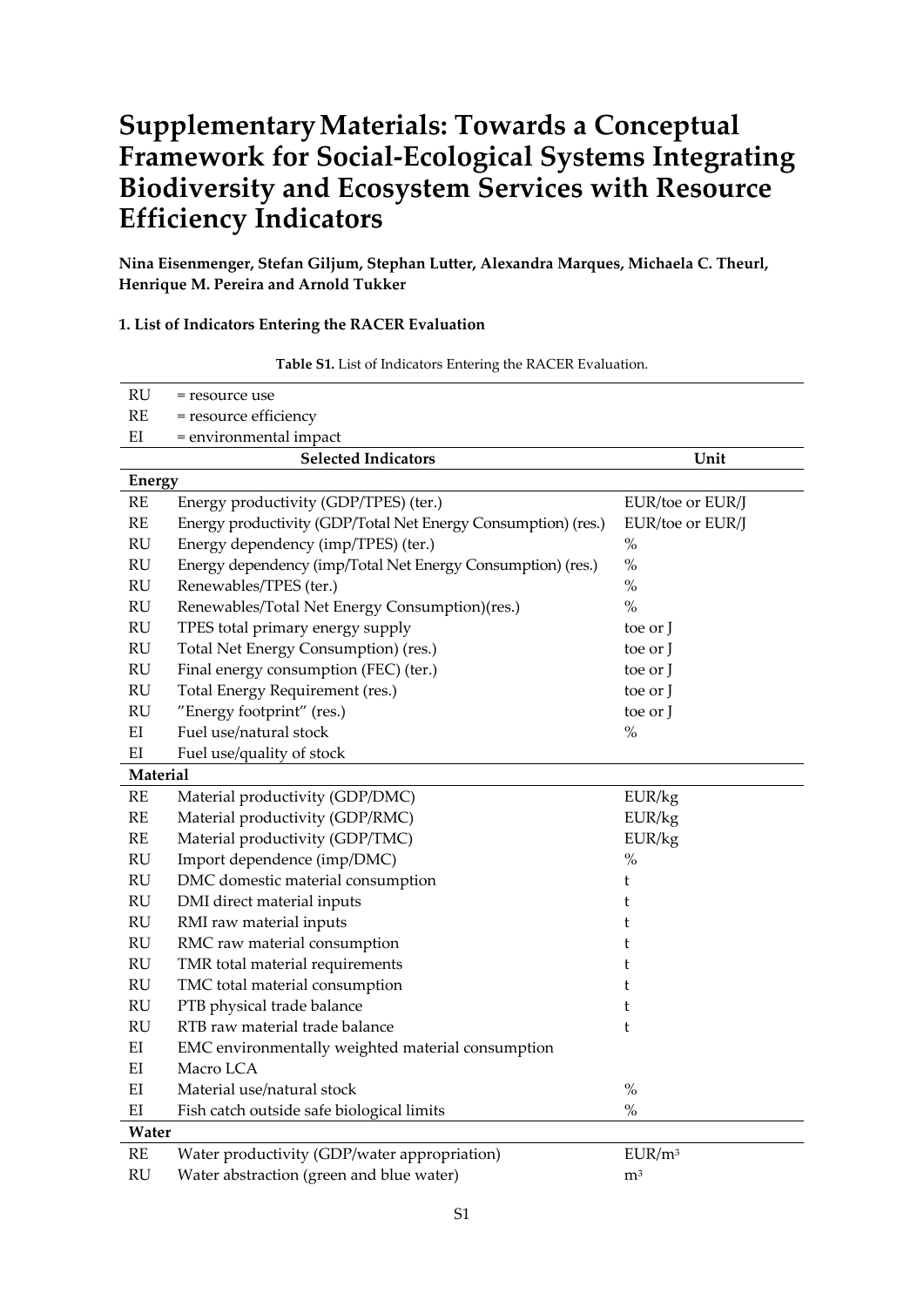| RU | Water consumption (green and blue water)               | m <sup>3</sup>       |
|----|--------------------------------------------------------|----------------------|
| RU | Water footprint (green and blue water)                 | m <sup>3</sup>       |
| ΕI | WEI water exploitation index                           | $\%$                 |
| ΕI | $WEI +$                                                | $\%$                 |
| ΕI | Urban waste water treatment                            | $\%$                 |
| EI | Available freshwater resources                         | $m^3$ /capita        |
| EI | Chlorophyll in transitional, coastal and marine waters | $\mu$ g/L            |
| EI | Nutrients in freshwaters                               | $g/L$ or $\mu$ Mol/L |

**Land Use**

| RE                      | Land productivity                                         | EUR/ha                     |
|-------------------------|-----------------------------------------------------------|----------------------------|
| $\mathbb{R} \mathbb{E}$ | Forest annual fellings as a share of net annual increment | $\%$                       |
| RU                      | Artificial land or built-up area                          | ha                         |
| RU                      | Land Footprint/Actual Land Demand                         | ha                         |
| EI                      | <b>Ecological Footprint</b>                               | ha                         |
| EI                      | Fragementation of ecosystems                              |                            |
| EI                      | (Gross) Nutrient balance (N and P)                        | kg N/hectare (/year)       |
| EI                      | HANPP human appropriation of net-primary production       | $\%$                       |
| EI                      | Soil erosion                                              | kg/ha/year                 |
| ΕI                      | <b>LEAC</b>                                               |                            |
| EI                      | eHANPP embodied HANPP                                     | misc.                      |
| EI                      | Carbon content in soils                                   | $\frac{0}{0}$              |
| EI                      | Species diversity (Distribution & abundance)              | <b>INDEXed trends</b>      |
| EI                      | Designated areas (ha protected)                           | hectares or % protected    |
| EI                      | Common bird index                                         | index                      |
|                         | <b>CO2/GHG Emissions</b>                                  |                            |
| $\mathbb{R} \mathbb{E}$ | CO <sub>2</sub> emission intensity                        | kg CO2/EUR                 |
| $\mathbb{R} \mathbb{E}$ | GHG emissions intensity                                   | kg CO <sub>2</sub> eq./EUR |
| RU                      | Greenhouse gas emissions                                  | $Mt$ (CO <sub>2</sub> eq.) |
| RU                      | CO <sub>2</sub> emissions (territorial)                   | tonnes of CO <sub>2</sub>  |
| $\mathbf{RU}$           | Carbon footprint                                          | tonnes of $CO2$ eq.        |
| EI                      | Concentration of atmospheric GHG emissions                | ppm CO <sub>2</sub> eq.    |
| EI                      | Change in temperature                                     | $\rm ^{\circ}C$            |
|                         | <b>Waste and Emissions</b>                                |                            |
| $\mathbb{R} \mathbb{E}$ | Air emission intensity                                    | kg/EUR                     |
| $\mathbf{RE}$           | Waste intensity                                           | kg/EUR                     |
| $\mathbf{RE}$           | Recycling rates                                           | $\%$                       |
| $\mathrm{RU}$           | Total recycling amounts                                   | tonnes                     |
| RU                      | Total waste generation                                    | kg/year                    |
| RU                      | landfills/art. land                                       |                            |
| RU                      | emissions from landfills                                  | kg                         |
| $\mathrm{RU}$           | Other air emissions                                       | kg                         |
| $\mathop{\rm EI}$       | Exposure of ecosystems to acidification                   |                            |
| EI                      | Exposure of ecosystems to eutrophication                  |                            |
| EI                      | Exposure of ecosystems to ozone                           |                            |
| EI                      | Exceedance of air quality limit values in urban areas     | % exceedance               |

\* this indicator was not considered in the RACER evaluation, as not yet existing. The abbreviations "ter." and "res." indicate whether the indicators follow the accounting rules of energy balances and emission inventories (territory principle) or physical energy flow accounts and air emission accounts (residence principle as in the SEEA and input‐output analysis).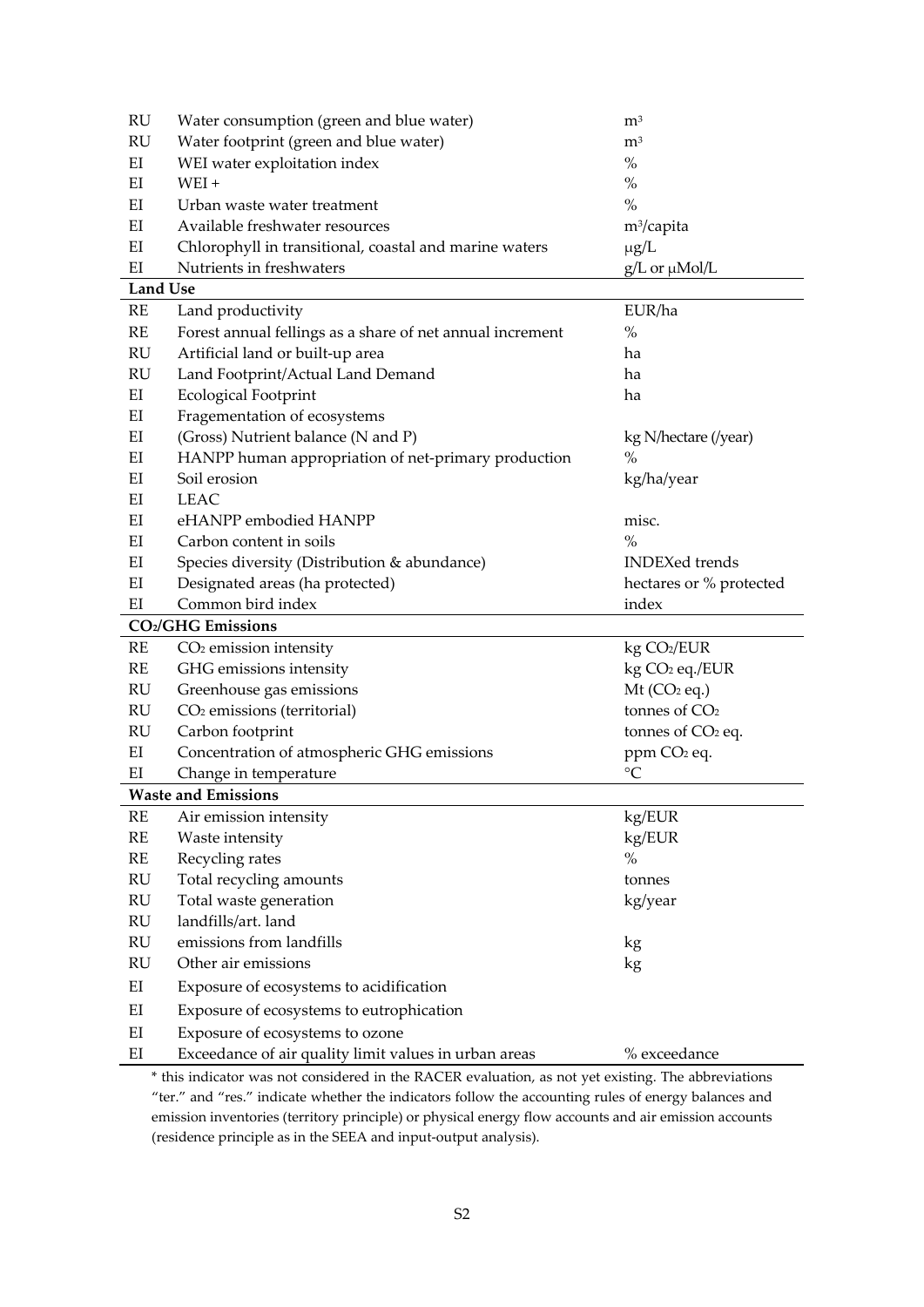Other indicators included in the seven indicator sets but not evaluated by RACER:

- Consumption of certain foodstuffs; kg/capita/year
- meat, milk and dairy products consumption, kg/capita/year
- Aquaculture production; tonnes (total production), or tonnes/km of coastal shoreline
- Biotic material productivity; US\$/kg
- Abiotic material productivity; US\$/kg
- The share of mineral imports in consumption, %
- DMC for non‐renewable minerals and fossil fuels; tonnes
- DMI per sector; tonnes
- biomass DE, DMC and DMI; tonnes
- ozone depleting substance use; tonnes of ODS weighted by their Ozone Depletion Potential (ODP)
- production of toxic chemicals; tonnes
- Overall mine production of metals; tons
- Generation and recycling of packaging waste; kg per capita OR percentage
- Total recycling amounts for selected materials; tonnes
- recycling rates for municipal and packaging; %
- Primary energy consumption by fuel; TOE (tonnes of oil eq.)
- Gross inland energy consumption, by fuel; TOE (tonnes of oil eq.)
- Final energy consumption by sector; TOE (tonnes of oil eq.)
- calorie intake per capita; kcal/cap/day
- Energy consumption per  $m^2$  for space heating;  $GI/m^2$
- total energy consumption for space heating; TOE
- Electricity consumption of households; TOE (tonnes of oil eq.)
- Energy consumption of transport relative to GDP; TOE/€
- acidifying emissions per capita; kg/cap
- Emissions of ozone precursors; ktonnes
- Emissions of acidifying substances; ktonnes
- acidifying emissions per capita; kg/cap
- emission of ground ozone precursors per capita; kg/cap
- Emissions of particulate matter; ktonnes
- air polluting emissions per sector; tonnes
- GHG emissions per capita; kg/cap
- HFCs emissions; gigagrammes
- Status of marine fish stocks; % overfished
- Municipal waste collection: kg/year
- Municipal waste generation; kg/capita/year
- GHG emissions per capita; kg/cap
- $CO<sup>2</sup>$  based productivity; US\$ per kg of  $CO<sup>2</sup>$
- Greenhouse gas emissions by sector; tonnes CO<sup>2</sup> eq.
- Greenhouse gas emissions by transport mode; tonnes of CO<sup>2</sup> eq.
- Sufficiency of habitat sites; % of sites
- gross nutrient balance; kg N / hectare (/year)
- Agricultural land use by purpose; % of total agricultural land in use
- Forestry land use; hectares
- Bathing water quality; % compliance
- Chlorophyll in transitional, coastal and marine waters; μg/L
- Nutrients in open waters; g/L or μMol/L
- Nutrients in freshwaters; g/L or μMol/L
- Oxygen consuming substances in rivers; BOD (in mg O2/L) or [ammonium] (in μg N/L)
- Species of European interest; # or percentage of total with specific conservation status by biogeo region
- Global & European temperature; degrees (Celcius)
- Atmospheric greenhouse gas concentrations; ppm CO<sub>2</sub> eq.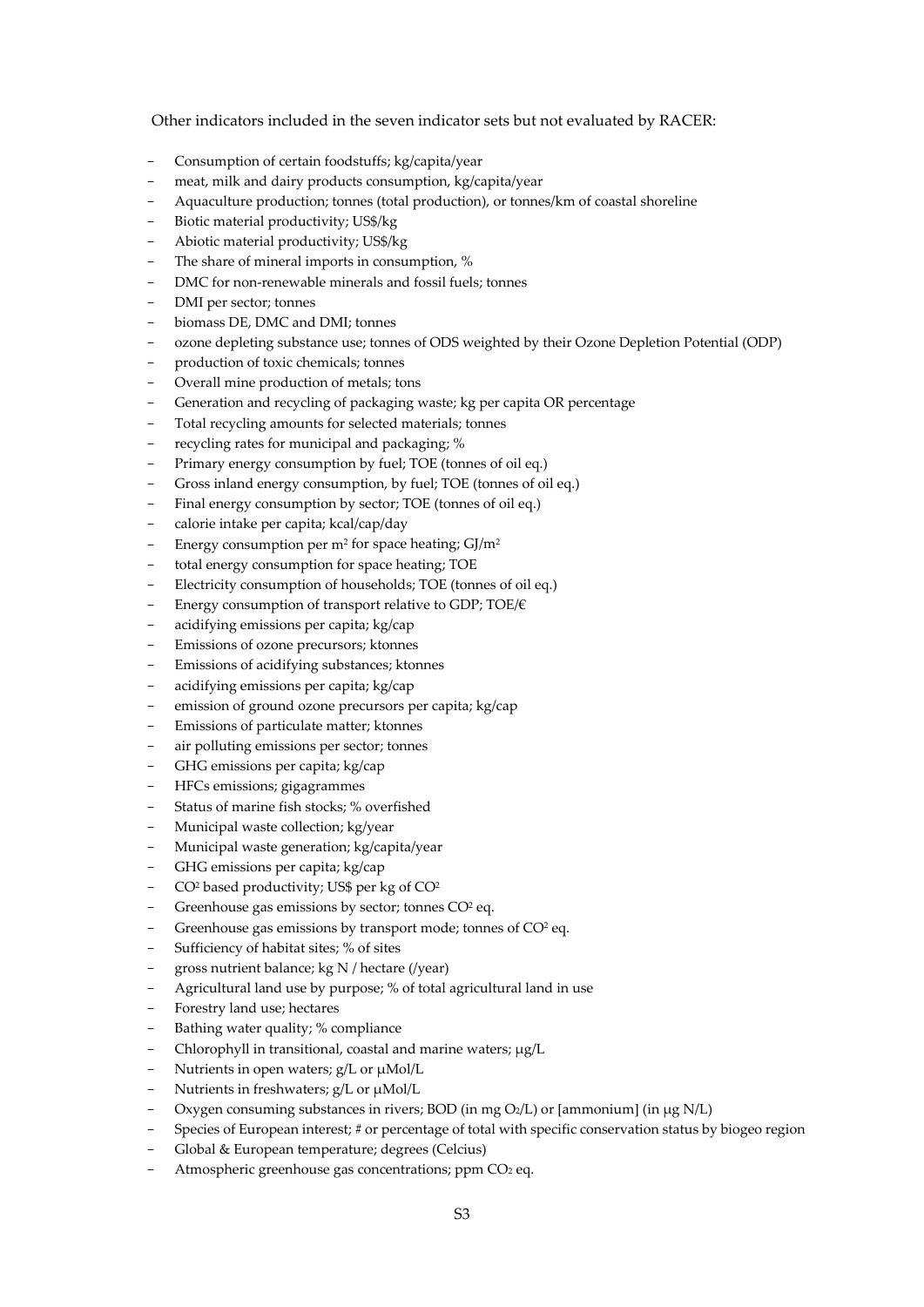- Exposure of ecosystems to acidification; % of total sensitive ecosystem area at risk or Acidifying equivalents
- Exposure of ecosystems to eutrophication; % of total sensitive ecosystem area at risk or Eutrophication equivalents
- Exposure of ecosystems to ozone; % of total sensitive ecosystem area at risk

#### **2. RACER Methodology and Evaluation Results**

As the European Commission specified in its publication "Impact Assessment Guidelines" [1], indicators should fulfil the so-called RACER criteria. RACER is an evaluation framework applied to assess the value of scientific tools for use in policy making. The RACER methodology has five criteria, where RACER stands for relevant, accepted, credible, easy and robust:

**Relevant** *i.e.* closely linked to the objectives to be reached **Accepted** e.g. by policy makers and civil society **Credible** e.g. regarding methodological transparency **Easy** to compile e.g. with readily available data **Robust** e.g. in terms of data quality

Applying the RACER framework allows assessing the general value of scientific tools for their use in policy making and providing an indication on the general properties and quality standards of indicators. The RACER framework has been applied in studies on indicators forthe Resource Strategy for DG Environment [2,3] and in research projects [4].

In order to specify and operationalize the five very broad RACER criteria, sub-criteria were identified and allocated to each of them. To avoid ambiguous evaluation results, it is important to pose only one specific question for each sub‐criterion. Furthermore, in order to support a graphical presentation of the evaluation results, a three‐level scoring system was applied, illustrated by colors: green (criterion if completely fulfilled), yellow (criterion is partly fulfilled) and red (criterion is not fulfilled).

The list of indicators (see above) was analyzed regarding the different RACER (sub‐) categories. For this purpose, the indicators were grouped regarding the resource group (energy, material use, water use, land-use, carbon and wastes/other emissions) as well as the three perspectives (resource use, efficiency, environmental impact, *etc.*) presented in the article. An indicator completely fulfilling the criterion received the color green (1), a partial fulfilment was colored yellow (2), and red (3) was the color if the criterion is not fulfilled. In the following, we show an overview of the analyzed indicators. Table S2 lists the sub‐criteria and related questions as well as guidelines for the evaluator concerning the allocation of green, yellow or red colors.

It is also important to emphasize that the evaluation is undertaken based on the current properties of the indicators, e.g. regarding availability of methodological guideline documents or data, and not with regard to the potential properties, e.g. the potential availability of time-series data in the future.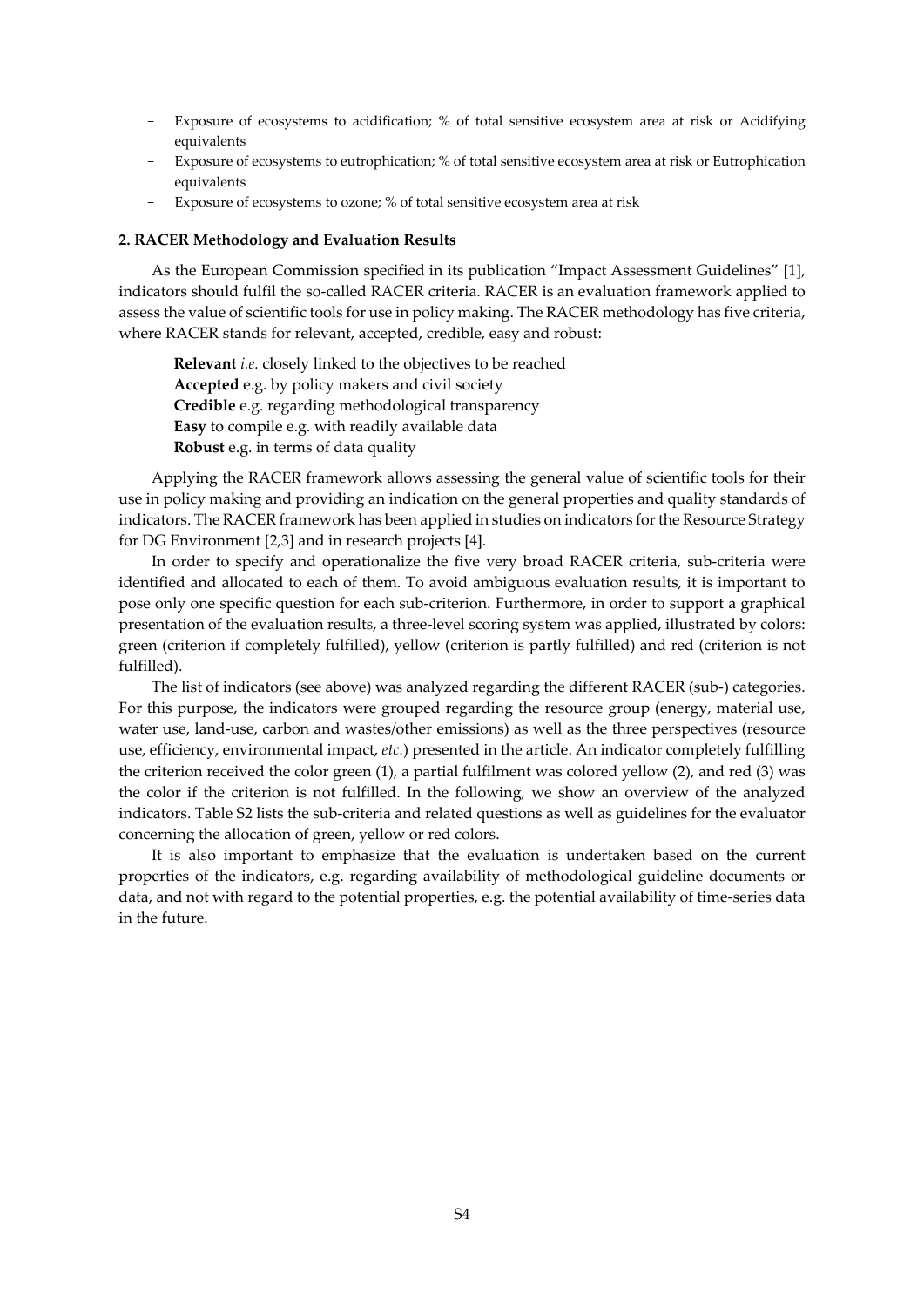|                                 | <b>Underlying Question</b>                                                                                                                                                                                                                                                                                                                                                                                                                                                                                                                                                                                                                                                                                                                                                                                                                                                                                                                                                                                                                                                                                                                                                                                                                                                                                                                                                                  |                                                                      | <b>RACER</b> |  |
|---------------------------------|---------------------------------------------------------------------------------------------------------------------------------------------------------------------------------------------------------------------------------------------------------------------------------------------------------------------------------------------------------------------------------------------------------------------------------------------------------------------------------------------------------------------------------------------------------------------------------------------------------------------------------------------------------------------------------------------------------------------------------------------------------------------------------------------------------------------------------------------------------------------------------------------------------------------------------------------------------------------------------------------------------------------------------------------------------------------------------------------------------------------------------------------------------------------------------------------------------------------------------------------------------------------------------------------------------------------------------------------------------------------------------------------|----------------------------------------------------------------------|--------------|--|
| Criterion                       |                                                                                                                                                                                                                                                                                                                                                                                                                                                                                                                                                                                                                                                                                                                                                                                                                                                                                                                                                                                                                                                                                                                                                                                                                                                                                                                                                                                             | <b>Specification of Criterion</b>                                    | Colour       |  |
|                                 |                                                                                                                                                                                                                                                                                                                                                                                                                                                                                                                                                                                                                                                                                                                                                                                                                                                                                                                                                                                                                                                                                                                                                                                                                                                                                                                                                                                             |                                                                      | Code         |  |
| R: Relevant                     |                                                                                                                                                                                                                                                                                                                                                                                                                                                                                                                                                                                                                                                                                                                                                                                                                                                                                                                                                                                                                                                                                                                                                                                                                                                                                                                                                                                             |                                                                      |              |  |
|                                 | Is the indicator available for the                                                                                                                                                                                                                                                                                                                                                                                                                                                                                                                                                                                                                                                                                                                                                                                                                                                                                                                                                                                                                                                                                                                                                                                                                                                                                                                                                          | Data are available on the national and sector level                  | Green        |  |
| R.1: Levels of economic         | relevant levels of economic activity,                                                                                                                                                                                                                                                                                                                                                                                                                                                                                                                                                                                                                                                                                                                                                                                                                                                                                                                                                                                                                                                                                                                                                                                                                                                                                                                                                       | Data are only available on either national or sector level           | Yellow       |  |
| activity                        | <i>i.e.</i> countries and sectors?<br>Data are not available on either of the two levels<br>The indicator can be used as an aggregated indicator or highly<br>disaggregated into its components to allow specific assessments (e.g.<br>single agricultural products or single metals in material indicators)<br>Does the indicator allow<br>The indicator can be used as an aggregated indicator and be<br>disaggregation of environmental<br>disaggregated into major components (e.g. aggregated land use<br>information in the required detail?<br>categories, aggregated material groups, etc.)<br>The indicator is only available as an aggregated number and cannot<br>be detailed for environmental analyses<br>The indicator covers the whole economy and thus captures possible<br>rebound effects on the macro level<br>The indicator covers parts of the whole economy (e.g. all<br>Does the indicator capture rebound<br>manufacturing industries) and thus partly captures rebound effects<br>effects?<br>The indicator focuses on one specific issue (e.g. one sector, one<br>resource category) and disregards rebound effects on the macro level<br>The indicator takes a full life-cycle perspective and is thus robust<br>against shifts between countries<br>The indicator includes direct trade (e.g. DMC), but no life-cycle<br>Is the indicator robust against burden | Red                                                                  |              |  |
|                                 |                                                                                                                                                                                                                                                                                                                                                                                                                                                                                                                                                                                                                                                                                                                                                                                                                                                                                                                                                                                                                                                                                                                                                                                                                                                                                                                                                                                             |                                                                      |              |  |
|                                 |                                                                                                                                                                                                                                                                                                                                                                                                                                                                                                                                                                                                                                                                                                                                                                                                                                                                                                                                                                                                                                                                                                                                                                                                                                                                                                                                                                                             |                                                                      | Green        |  |
|                                 |                                                                                                                                                                                                                                                                                                                                                                                                                                                                                                                                                                                                                                                                                                                                                                                                                                                                                                                                                                                                                                                                                                                                                                                                                                                                                                                                                                                             |                                                                      |              |  |
| R.2: Disaggregation of resource |                                                                                                                                                                                                                                                                                                                                                                                                                                                                                                                                                                                                                                                                                                                                                                                                                                                                                                                                                                                                                                                                                                                                                                                                                                                                                                                                                                                             |                                                                      |              |  |
| components                      |                                                                                                                                                                                                                                                                                                                                                                                                                                                                                                                                                                                                                                                                                                                                                                                                                                                                                                                                                                                                                                                                                                                                                                                                                                                                                                                                                                                             |                                                                      | Yellow       |  |
|                                 |                                                                                                                                                                                                                                                                                                                                                                                                                                                                                                                                                                                                                                                                                                                                                                                                                                                                                                                                                                                                                                                                                                                                                                                                                                                                                                                                                                                             |                                                                      |              |  |
|                                 |                                                                                                                                                                                                                                                                                                                                                                                                                                                                                                                                                                                                                                                                                                                                                                                                                                                                                                                                                                                                                                                                                                                                                                                                                                                                                                                                                                                             |                                                                      | Red          |  |
|                                 |                                                                                                                                                                                                                                                                                                                                                                                                                                                                                                                                                                                                                                                                                                                                                                                                                                                                                                                                                                                                                                                                                                                                                                                                                                                                                                                                                                                             |                                                                      |              |  |
|                                 |                                                                                                                                                                                                                                                                                                                                                                                                                                                                                                                                                                                                                                                                                                                                                                                                                                                                                                                                                                                                                                                                                                                                                                                                                                                                                                                                                                                             |                                                                      | Green        |  |
|                                 |                                                                                                                                                                                                                                                                                                                                                                                                                                                                                                                                                                                                                                                                                                                                                                                                                                                                                                                                                                                                                                                                                                                                                                                                                                                                                                                                                                                             |                                                                      |              |  |
| R.3: Rebound effects            |                                                                                                                                                                                                                                                                                                                                                                                                                                                                                                                                                                                                                                                                                                                                                                                                                                                                                                                                                                                                                                                                                                                                                                                                                                                                                                                                                                                             |                                                                      | Yellow       |  |
|                                 |                                                                                                                                                                                                                                                                                                                                                                                                                                                                                                                                                                                                                                                                                                                                                                                                                                                                                                                                                                                                                                                                                                                                                                                                                                                                                                                                                                                             |                                                                      |              |  |
|                                 |                                                                                                                                                                                                                                                                                                                                                                                                                                                                                                                                                                                                                                                                                                                                                                                                                                                                                                                                                                                                                                                                                                                                                                                                                                                                                                                                                                                             |                                                                      | Red          |  |
|                                 |                                                                                                                                                                                                                                                                                                                                                                                                                                                                                                                                                                                                                                                                                                                                                                                                                                                                                                                                                                                                                                                                                                                                                                                                                                                                                                                                                                                             |                                                                      |              |  |
|                                 | shifting from one country/region to<br>another?                                                                                                                                                                                                                                                                                                                                                                                                                                                                                                                                                                                                                                                                                                                                                                                                                                                                                                                                                                                                                                                                                                                                                                                                                                                                                                                                             |                                                                      |              |  |
|                                 |                                                                                                                                                                                                                                                                                                                                                                                                                                                                                                                                                                                                                                                                                                                                                                                                                                                                                                                                                                                                                                                                                                                                                                                                                                                                                                                                                                                             |                                                                      | Green        |  |
| R.4: Global perspective/Burden  |                                                                                                                                                                                                                                                                                                                                                                                                                                                                                                                                                                                                                                                                                                                                                                                                                                                                                                                                                                                                                                                                                                                                                                                                                                                                                                                                                                                             |                                                                      |              |  |
| shifting                        |                                                                                                                                                                                                                                                                                                                                                                                                                                                                                                                                                                                                                                                                                                                                                                                                                                                                                                                                                                                                                                                                                                                                                                                                                                                                                                                                                                                             | perspective and thus is robust against outsourcing only to a limited | Yellow       |  |
|                                 |                                                                                                                                                                                                                                                                                                                                                                                                                                                                                                                                                                                                                                                                                                                                                                                                                                                                                                                                                                                                                                                                                                                                                                                                                                                                                                                                                                                             | extent                                                               |              |  |
|                                 |                                                                                                                                                                                                                                                                                                                                                                                                                                                                                                                                                                                                                                                                                                                                                                                                                                                                                                                                                                                                                                                                                                                                                                                                                                                                                                                                                                                             | The indicator is fully territorial and thus outsourcing improves the | Red          |  |
|                                 |                                                                                                                                                                                                                                                                                                                                                                                                                                                                                                                                                                                                                                                                                                                                                                                                                                                                                                                                                                                                                                                                                                                                                                                                                                                                                                                                                                                             | apparent performance of countries                                    |              |  |
| R.5: Linkage to issues as       |                                                                                                                                                                                                                                                                                                                                                                                                                                                                                                                                                                                                                                                                                                                                                                                                                                                                                                                                                                                                                                                                                                                                                                                                                                                                                                                                                                                             | The indicator directly addresses issues such as scarcity or          | Green        |  |
| scarcity & env. impact          |                                                                                                                                                                                                                                                                                                                                                                                                                                                                                                                                                                                                                                                                                                                                                                                                                                                                                                                                                                                                                                                                                                                                                                                                                                                                                                                                                                                             | environmental impacts                                                |              |  |

#### **Table S2.** List of criteria for the "RACER" evaluation.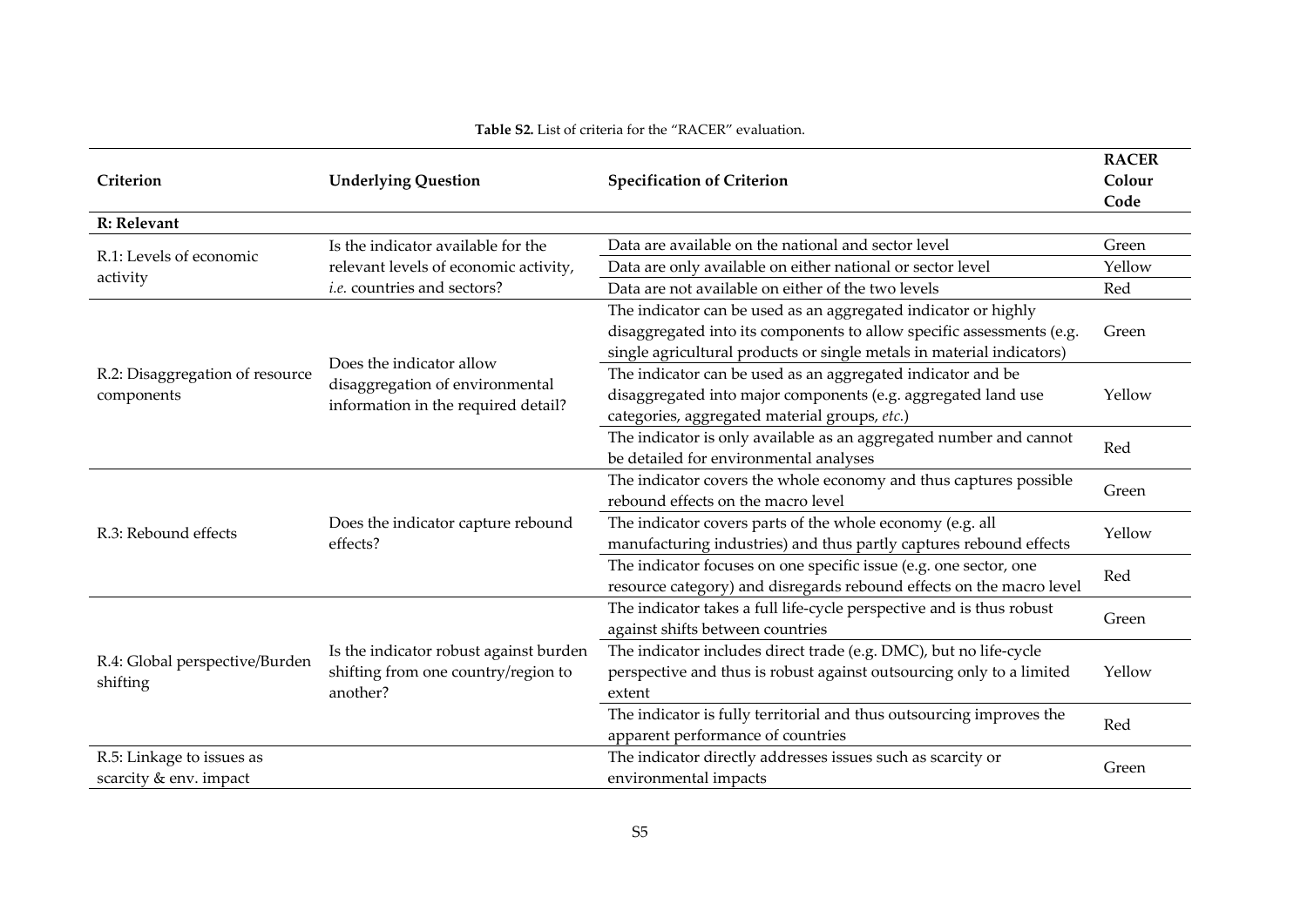|                                                                                                                                                                                                                                                                                                                                                                                                                                                                                                                                                                                                                                                                                                                                                                                                                                                                                                                                                                                                                                                                                                                                                                                                                                                                                                                                                                                                                                                                                                                                                                                                                                                                                                                                                                                                                                                                        | Does the indicator link resource use | The indicator focuses on resource use but allows for a link with issues                          | Yellow |  |
|------------------------------------------------------------------------------------------------------------------------------------------------------------------------------------------------------------------------------------------------------------------------------------------------------------------------------------------------------------------------------------------------------------------------------------------------------------------------------------------------------------------------------------------------------------------------------------------------------------------------------------------------------------------------------------------------------------------------------------------------------------------------------------------------------------------------------------------------------------------------------------------------------------------------------------------------------------------------------------------------------------------------------------------------------------------------------------------------------------------------------------------------------------------------------------------------------------------------------------------------------------------------------------------------------------------------------------------------------------------------------------------------------------------------------------------------------------------------------------------------------------------------------------------------------------------------------------------------------------------------------------------------------------------------------------------------------------------------------------------------------------------------------------------------------------------------------------------------------------------------|--------------------------------------|--------------------------------------------------------------------------------------------------|--------|--|
|                                                                                                                                                                                                                                                                                                                                                                                                                                                                                                                                                                                                                                                                                                                                                                                                                                                                                                                                                                                                                                                                                                                                                                                                                                                                                                                                                                                                                                                                                                                                                                                                                                                                                                                                                                                                                                                                        | environmental impacts                | The indicator does not allow for a link with issues such as scarcity or<br>environmental impacts | Red    |  |
| A: Accepted                                                                                                                                                                                                                                                                                                                                                                                                                                                                                                                                                                                                                                                                                                                                                                                                                                                                                                                                                                                                                                                                                                                                                                                                                                                                                                                                                                                                                                                                                                                                                                                                                                                                                                                                                                                                                                                            |                                      |                                                                                                  |        |  |
|                                                                                                                                                                                                                                                                                                                                                                                                                                                                                                                                                                                                                                                                                                                                                                                                                                                                                                                                                                                                                                                                                                                                                                                                                                                                                                                                                                                                                                                                                                                                                                                                                                                                                                                                                                                                                                                                        |                                      | The indicator is accepted and used by policy makers                                              | Green  |  |
| A.1: Policy makers                                                                                                                                                                                                                                                                                                                                                                                                                                                                                                                                                                                                                                                                                                                                                                                                                                                                                                                                                                                                                                                                                                                                                                                                                                                                                                                                                                                                                                                                                                                                                                                                                                                                                                                                                                                                                                                     |                                      | The indicator is known by policy makers, but not actively used                                   | Yellow |  |
| such as scarcity or environmental impacts<br>and issues such as scarcity or<br>Is the indicator accepted by European<br>policy makers?<br>The indicators is not considered relevant by policy makers<br>The indicator is accepted and used by statisticians<br>Is the indicator accepted by<br>The indicator is known by statisticians, but not actively used<br>A.2: Statistics<br>statisticians and part of official<br>statistics?<br>The indicators is not considered relevant by statisticians<br>The indicator is accepted and used by business<br>Is the indicator accepted by<br>A.3: Business<br>The indicator is known by business, but not actively used<br>representatives from business?<br>The indicators is not considered relevant by business<br>The indicator is accepted and used by academia<br>Is the indicator accepted by academic<br>The indicator is known by academia, but not actively used<br>A.4: Academia<br>institutions?<br>The indicators is not considered relevant by academia<br>The indicator is accepted and used by civil society<br>Is the indicator accepted by civil<br>The indicator is known by civil society, but not actively used<br>A.5: Civil society<br>society organisations, e.g. NGOs?<br>The indicators is not considered relevant by civil society<br>C: Credible<br>Full methodological specifications are available in scientifically<br>Are clear specifications of the<br>standardised format<br>underlying methodology available<br>C.1: Transparency of<br>Methodological specifications are available, but the results cannot be<br>(e.g. protocols, standards, technical<br>methodology<br>descriptions), and can the results be<br>easily reproduced.<br>easily reproduced?<br>No (detailed) methodological specifications are available<br>Only one methodology exists and is fully harmonised on the | Red                                  |                                                                                                  |        |  |
|                                                                                                                                                                                                                                                                                                                                                                                                                                                                                                                                                                                                                                                                                                                                                                                                                                                                                                                                                                                                                                                                                                                                                                                                                                                                                                                                                                                                                                                                                                                                                                                                                                                                                                                                                                                                                                                                        |                                      |                                                                                                  | Green  |  |
|                                                                                                                                                                                                                                                                                                                                                                                                                                                                                                                                                                                                                                                                                                                                                                                                                                                                                                                                                                                                                                                                                                                                                                                                                                                                                                                                                                                                                                                                                                                                                                                                                                                                                                                                                                                                                                                                        |                                      |                                                                                                  | Yellow |  |
|                                                                                                                                                                                                                                                                                                                                                                                                                                                                                                                                                                                                                                                                                                                                                                                                                                                                                                                                                                                                                                                                                                                                                                                                                                                                                                                                                                                                                                                                                                                                                                                                                                                                                                                                                                                                                                                                        |                                      |                                                                                                  | Red    |  |
|                                                                                                                                                                                                                                                                                                                                                                                                                                                                                                                                                                                                                                                                                                                                                                                                                                                                                                                                                                                                                                                                                                                                                                                                                                                                                                                                                                                                                                                                                                                                                                                                                                                                                                                                                                                                                                                                        |                                      |                                                                                                  | Green  |  |
|                                                                                                                                                                                                                                                                                                                                                                                                                                                                                                                                                                                                                                                                                                                                                                                                                                                                                                                                                                                                                                                                                                                                                                                                                                                                                                                                                                                                                                                                                                                                                                                                                                                                                                                                                                                                                                                                        |                                      |                                                                                                  | Yellow |  |
|                                                                                                                                                                                                                                                                                                                                                                                                                                                                                                                                                                                                                                                                                                                                                                                                                                                                                                                                                                                                                                                                                                                                                                                                                                                                                                                                                                                                                                                                                                                                                                                                                                                                                                                                                                                                                                                                        |                                      |                                                                                                  | Red    |  |
|                                                                                                                                                                                                                                                                                                                                                                                                                                                                                                                                                                                                                                                                                                                                                                                                                                                                                                                                                                                                                                                                                                                                                                                                                                                                                                                                                                                                                                                                                                                                                                                                                                                                                                                                                                                                                                                                        |                                      |                                                                                                  | Green  |  |
|                                                                                                                                                                                                                                                                                                                                                                                                                                                                                                                                                                                                                                                                                                                                                                                                                                                                                                                                                                                                                                                                                                                                                                                                                                                                                                                                                                                                                                                                                                                                                                                                                                                                                                                                                                                                                                                                        |                                      |                                                                                                  | Yellow |  |
|                                                                                                                                                                                                                                                                                                                                                                                                                                                                                                                                                                                                                                                                                                                                                                                                                                                                                                                                                                                                                                                                                                                                                                                                                                                                                                                                                                                                                                                                                                                                                                                                                                                                                                                                                                                                                                                                        |                                      |                                                                                                  | Red    |  |
|                                                                                                                                                                                                                                                                                                                                                                                                                                                                                                                                                                                                                                                                                                                                                                                                                                                                                                                                                                                                                                                                                                                                                                                                                                                                                                                                                                                                                                                                                                                                                                                                                                                                                                                                                                                                                                                                        |                                      |                                                                                                  | Green  |  |
|                                                                                                                                                                                                                                                                                                                                                                                                                                                                                                                                                                                                                                                                                                                                                                                                                                                                                                                                                                                                                                                                                                                                                                                                                                                                                                                                                                                                                                                                                                                                                                                                                                                                                                                                                                                                                                                                        |                                      |                                                                                                  | Yellow |  |
|                                                                                                                                                                                                                                                                                                                                                                                                                                                                                                                                                                                                                                                                                                                                                                                                                                                                                                                                                                                                                                                                                                                                                                                                                                                                                                                                                                                                                                                                                                                                                                                                                                                                                                                                                                                                                                                                        |                                      |                                                                                                  | Red    |  |
|                                                                                                                                                                                                                                                                                                                                                                                                                                                                                                                                                                                                                                                                                                                                                                                                                                                                                                                                                                                                                                                                                                                                                                                                                                                                                                                                                                                                                                                                                                                                                                                                                                                                                                                                                                                                                                                                        |                                      |                                                                                                  |        |  |
|                                                                                                                                                                                                                                                                                                                                                                                                                                                                                                                                                                                                                                                                                                                                                                                                                                                                                                                                                                                                                                                                                                                                                                                                                                                                                                                                                                                                                                                                                                                                                                                                                                                                                                                                                                                                                                                                        |                                      |                                                                                                  | Green  |  |
|                                                                                                                                                                                                                                                                                                                                                                                                                                                                                                                                                                                                                                                                                                                                                                                                                                                                                                                                                                                                                                                                                                                                                                                                                                                                                                                                                                                                                                                                                                                                                                                                                                                                                                                                                                                                                                                                        |                                      |                                                                                                  |        |  |
|                                                                                                                                                                                                                                                                                                                                                                                                                                                                                                                                                                                                                                                                                                                                                                                                                                                                                                                                                                                                                                                                                                                                                                                                                                                                                                                                                                                                                                                                                                                                                                                                                                                                                                                                                                                                                                                                        |                                      |                                                                                                  | Yellow |  |
|                                                                                                                                                                                                                                                                                                                                                                                                                                                                                                                                                                                                                                                                                                                                                                                                                                                                                                                                                                                                                                                                                                                                                                                                                                                                                                                                                                                                                                                                                                                                                                                                                                                                                                                                                                                                                                                                        |                                      |                                                                                                  |        |  |
|                                                                                                                                                                                                                                                                                                                                                                                                                                                                                                                                                                                                                                                                                                                                                                                                                                                                                                                                                                                                                                                                                                                                                                                                                                                                                                                                                                                                                                                                                                                                                                                                                                                                                                                                                                                                                                                                        |                                      |                                                                                                  | Red    |  |
|                                                                                                                                                                                                                                                                                                                                                                                                                                                                                                                                                                                                                                                                                                                                                                                                                                                                                                                                                                                                                                                                                                                                                                                                                                                                                                                                                                                                                                                                                                                                                                                                                                                                                                                                                                                                                                                                        |                                      |                                                                                                  | Green  |  |
| C.2: Harmonisation of                                                                                                                                                                                                                                                                                                                                                                                                                                                                                                                                                                                                                                                                                                                                                                                                                                                                                                                                                                                                                                                                                                                                                                                                                                                                                                                                                                                                                                                                                                                                                                                                                                                                                                                                                                                                                                                  | Is the underlying methodology        | international level.                                                                             |        |  |
| methodology                                                                                                                                                                                                                                                                                                                                                                                                                                                                                                                                                                                                                                                                                                                                                                                                                                                                                                                                                                                                                                                                                                                                                                                                                                                                                                                                                                                                                                                                                                                                                                                                                                                                                                                                                                                                                                                            | harmonised?                          | A few methodological "schools" exist for calculating the indicator                               |        |  |
|                                                                                                                                                                                                                                                                                                                                                                                                                                                                                                                                                                                                                                                                                                                                                                                                                                                                                                                                                                                                                                                                                                                                                                                                                                                                                                                                                                                                                                                                                                                                                                                                                                                                                                                                                                                                                                                                        |                                      | (e.g. LCA vs. input-output analysis for upstream flows) in parallel.                             | Yellow |  |
|                                                                                                                                                                                                                                                                                                                                                                                                                                                                                                                                                                                                                                                                                                                                                                                                                                                                                                                                                                                                                                                                                                                                                                                                                                                                                                                                                                                                                                                                                                                                                                                                                                                                                                                                                                                                                                                                        |                                      | No general consent is reached on which is the best method to apply.                              |        |  |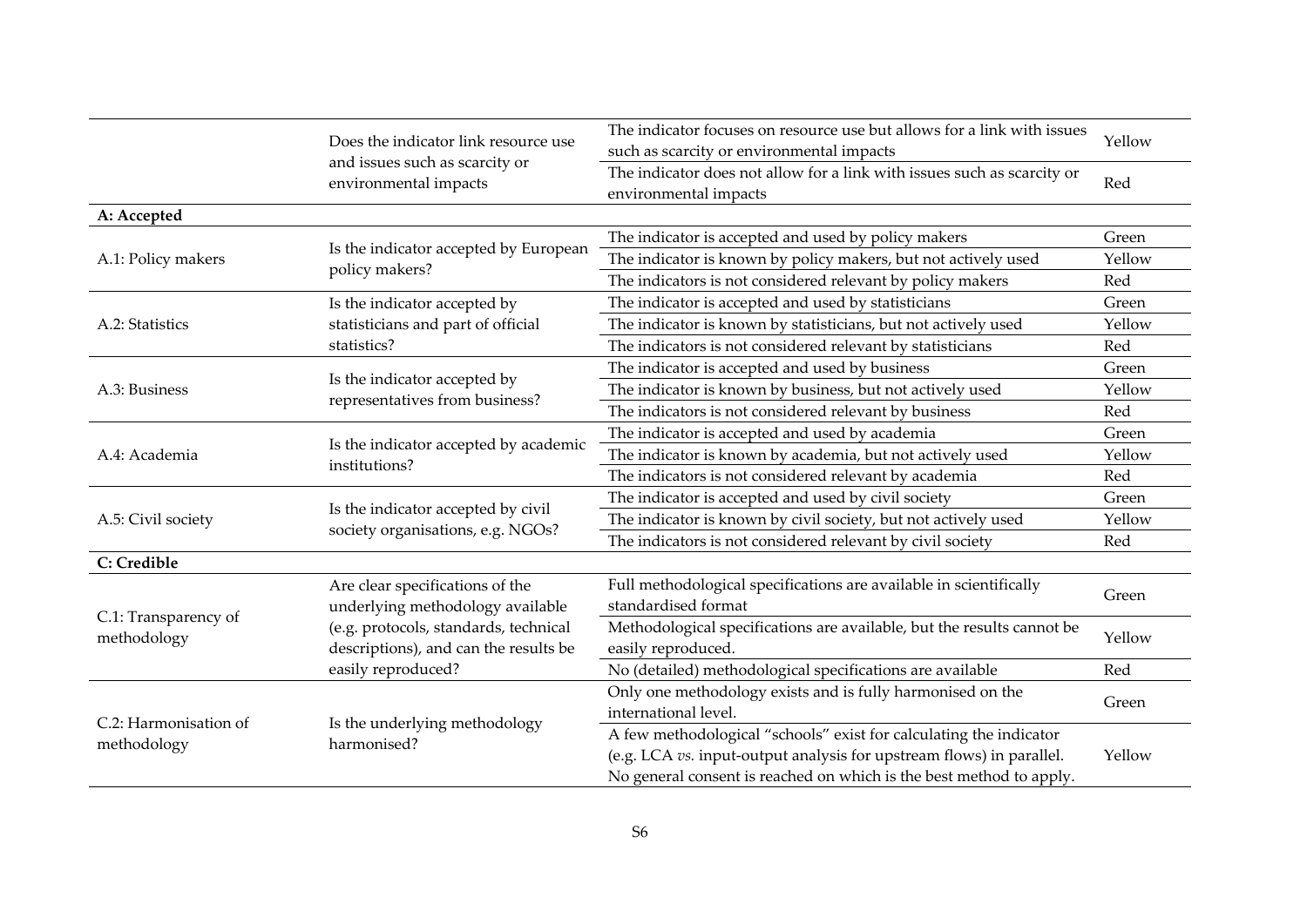|                              |                                                                                                                                               | The method available is not approved in a scientifically standardised<br>format.                                                                                                  | Red    |
|------------------------------|-----------------------------------------------------------------------------------------------------------------------------------------------|-----------------------------------------------------------------------------------------------------------------------------------------------------------------------------------|--------|
| E: Easy                      |                                                                                                                                               |                                                                                                                                                                                   |        |
| E.1: Availability of data to | How easily can data be obtained to<br>calculate the indicator?                                                                                | Data is available for free (e.g. internet download) in appropriate<br>formats (e.g. Excel spread sheets; data base formats; vector formats)<br>without restrictions               | Green  |
| calculate the indicator      |                                                                                                                                               | Data is available (either in appropriate formats (see above) or formats<br>like pdf or hard copies), but licence systems are applied                                              | Yellow |
|                              |                                                                                                                                               | Data is not available for third users                                                                                                                                             | Red    |
| E.2: Availability of the     | How easily can the calculated                                                                                                                 | The indicator is available for free (e.g. internet download) in<br>appropriate formats (e.g. Excel spread sheets; data base formats;<br>vector formats) without restrictions      | Green  |
| calculated indicator         | indicator be obtained for various<br>users?                                                                                                   | The indicators is available (either in appropriate formats (see above)<br>or formats like pdf or hard copies), but licence systems are applied                                    | Yellow |
|                              |                                                                                                                                               | The indicator is not available for third users                                                                                                                                    | Red    |
|                              | Do time series exist? (and thus allow<br>analysis of historical trends as well as<br>provide input for models of future                       | Data are available for a time series of 10 years or more (or 10 specific<br>years in a longer time period)                                                                        | Green  |
| E.3: Time series             |                                                                                                                                               | Data are available for a time period of less than 10 years (or less than<br>10 specific years in a longer time period)                                                            | Yellow |
| scenarios)                   |                                                                                                                                               | Data are only available for one or two points in time.                                                                                                                            | Red    |
|                              |                                                                                                                                               | The indicator can be calculated in simple spread sheets without any<br>specific software or specific technical skills                                                             | Green  |
| E.4: Technical feasibility   | Can the indicator be calculated using<br>standard software or does its<br>calculation require specific<br>programmes and technical expertise? | The indicator calculation requires the use of specific programmes<br>(e.g. LCA software), but the programmes have practical user<br>interfaces                                    | Yellow |
|                              |                                                                                                                                               | Calculation of the indicator requires mathematical programming<br>skills (e.g. MRIO calculations undertaken with Matlab or similar<br>software)                                   | Red    |
| R: Robust                    |                                                                                                                                               |                                                                                                                                                                                   |        |
| R.1: Data quality            | How solid is the data quality of the<br>basic data underlying the indicator?                                                                  | The underlying data is published by national or international (e.g.<br>Eurostat) statistical institutions or international organisations (e.g.<br>UN data units, OECD data units) | Green  |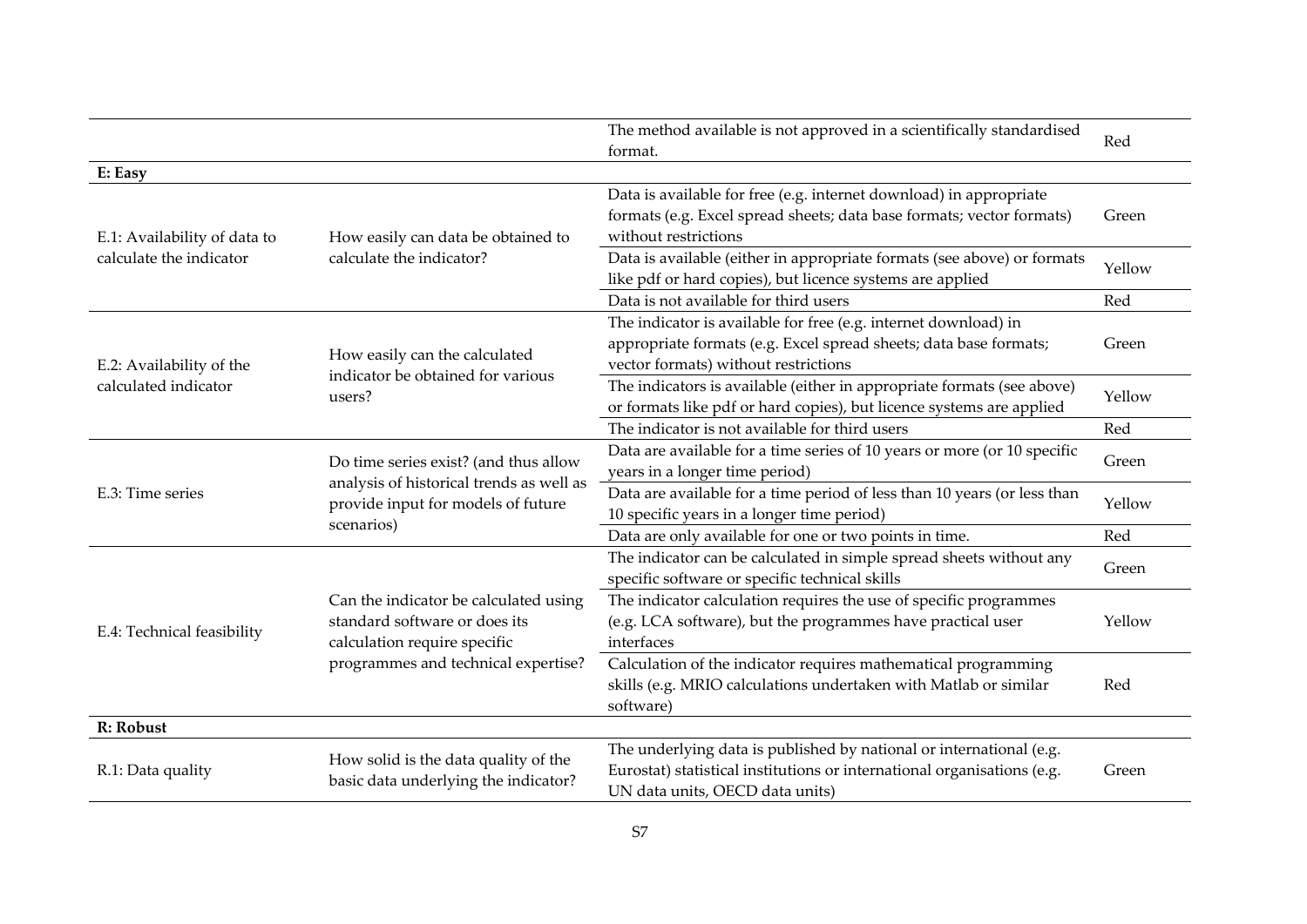|                                                                      |                                                                                                              | The underlying data is published by academic institutions or other<br>organisations (e.g. business, NGOs, etc.)                                                  | Yellow |
|----------------------------------------------------------------------|--------------------------------------------------------------------------------------------------------------|------------------------------------------------------------------------------------------------------------------------------------------------------------------|--------|
|                                                                      |                                                                                                              | The underlying data stems from unknown sources or cannot be<br>judged regarding its quality                                                                      | Red    |
|                                                                      |                                                                                                              | The used data and the methodology are in accordance with official<br>statistical/accounting standards                                                            | Green  |
| R.2: Accordance with official<br>statistical/accounting<br>standards | Are the used data and the<br>methodology in accordance with<br>official statistical/accounting<br>standards? | Either used data or the methodology are in accordance with official<br>statistical/accounting standards, but differences can be detected in<br>specific aspects. | Yellow |
|                                                                      |                                                                                                              | The used data and the methodology are not in accordance with<br>official statistical/accounting standards                                                        | Red    |
|                                                                      | Are the used data to a large extent<br>real or estimated?                                                    | Only empirical data from statistical sources or own data compilations<br>are used.                                                                               | Green  |
| R.3: Share of estimated data                                         |                                                                                                              | The used data are to a large extent real.                                                                                                                        | Yellow |
|                                                                      |                                                                                                              | The data are mainly estimated via estimation procedures or<br>modeling.                                                                                          | Red    |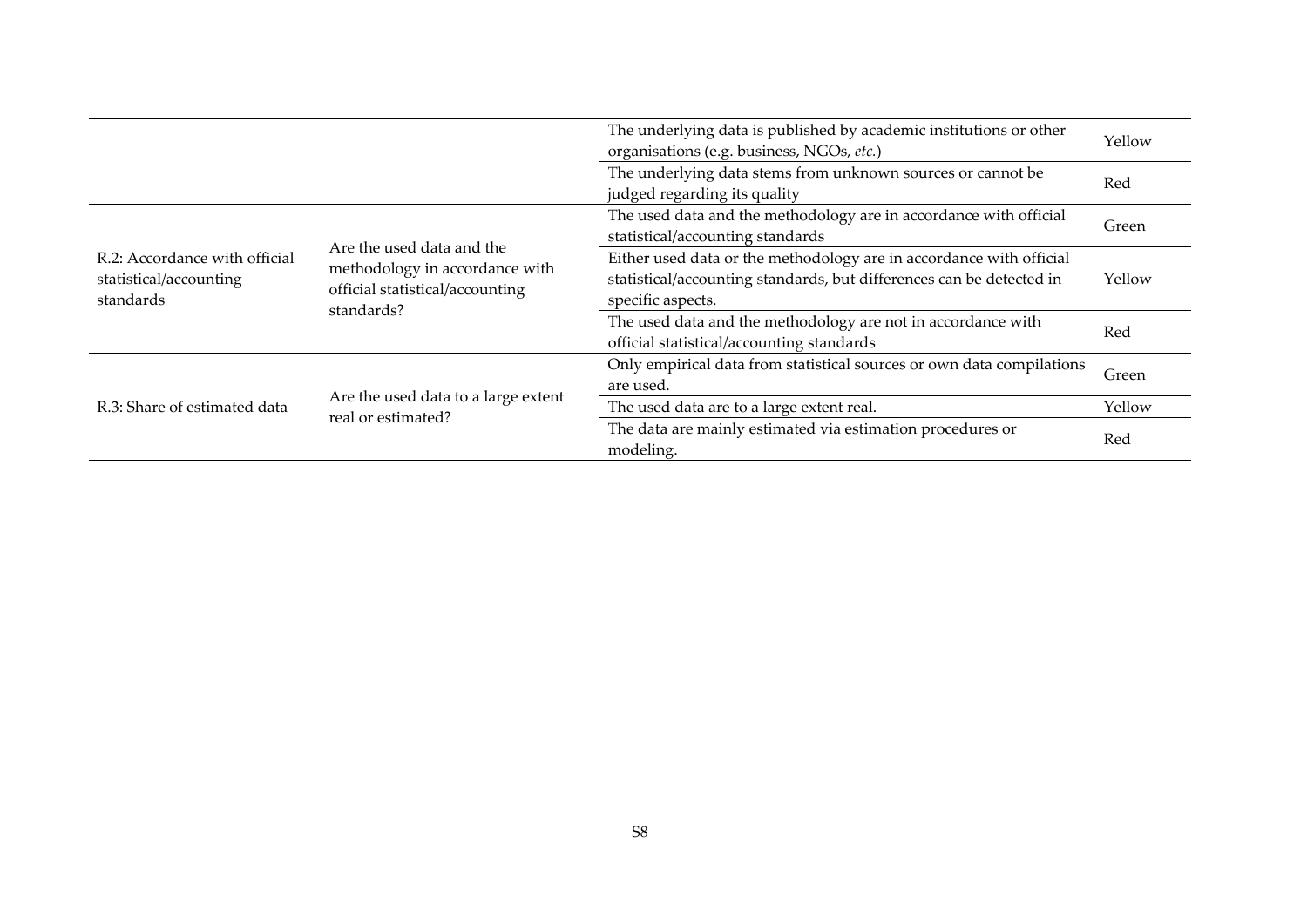#### *2.1. Results of the RACER Evaluation*

In the following, we will give a summary of the outcomes of the RACER evaluation with a closer look taken on the results of each resource category, the most relevant indicators and the areas of most significant potential for improvement in order to make the indicators apt for their application in resource efficiency policies.

#### 2.1.1. Energy

For the resource category "Energy", ten indicators were selected for the RACER light evaluation. Three additional indicators were considered relevant for the framework, but skipped from the evaluation, as they do not exist yet. From these non-existing indicators, the indicator "Energy Footprint" deserves special attention, as this is the only one, which would fully consider all up‐stream energy requirements. No indicators for the issues of "environmental impacts" or "ecosystem services" were considered in the energy field.

As energy productivity indicator, we selected GDP over Total Primary Energy Supply (TPES) and GDP over Total Net Energy Consumption. The former follows the accounting rules of the energy balances and is the main indicator used by EUROSTAT, although in terms of energy intensity, *i.e.* expressed as TPES/GDP. In contrast, the second one follows the accounting rules of the SEEA (System Environmental‐Economic Accounting). The energy productivity indicators are usually presented on the economy-wide level, thus the level of disaggregation is limited, resulting in an aggregated score of 1.8 (yellow) in the "Relevance" criterion. As in the case of DMC (domestic material consumption), energy imports are accounted for in terms of the energy content when they cross the border, not in their primary energy equivalents. Nonetheless, the ratio between the imported energy product and its primary energy equivalent is likely to be much higher than the one between materials imported and its raw material equivalents. In all other RACER categories, TPES/GDP indicator scores well, as its two components are firmly established within the European statistical system. This is not the case for Total Net Energy Consumption/GDP since the denominator is based on energy accounts, which have only been implemented by a few countries and are not well known to all the relevant stakeholders. Nonetheless, EU Member States will have to report energy accounts soon, which will lead to higher scores in future evaluations.

Eight energy indicators were evaluated in the thematic issue of "Resource use". Four indicators refer to absolute levels of energy use, *i.e.* Total Primary Energy Supply (TPES), and Final Energy Consumption (FEC) based on the territory principle, and Total Net Energy Consumption and Total Energy Requirement based on the residence principle. The remaining four indicators link indicators of absolute energy use, *i.e.* expressing the dependency on energy imports, and the share ofrenewables in total energy consumption. All the indicators generally score well in the "Relevance" criterion and emphasize their importance in a European resource efficiency indicator system. Acceptance of the resident based energy indicators is good in the statistical field, with policy makers and academia. Nevertheless, the residence based indicators score lower because they are relatively new and have not been widely implemented yet. Use of macro energy indicators is very limited in the business area, apart from the energy dependency indicator, which also has direct implications on energy security issues for companies in a country. Energy accounting is a well‐established field and EUROSTAT and other institutions (such as the International Energy Agency) publish annual data on various territory‐ based energy indicators. The indicators that set into relation two different energy indicators, as well as the indicators based on the resident principle are less frequently calculated, however, for the former basic data for their calculation are easily available from the basic energy statistics. Data quality is generally good across all energy use indicators based on the territory principle, resulting in top scores in the Robust criterion. For the reasons mentioned above, this is not the case for the residencebased indicators.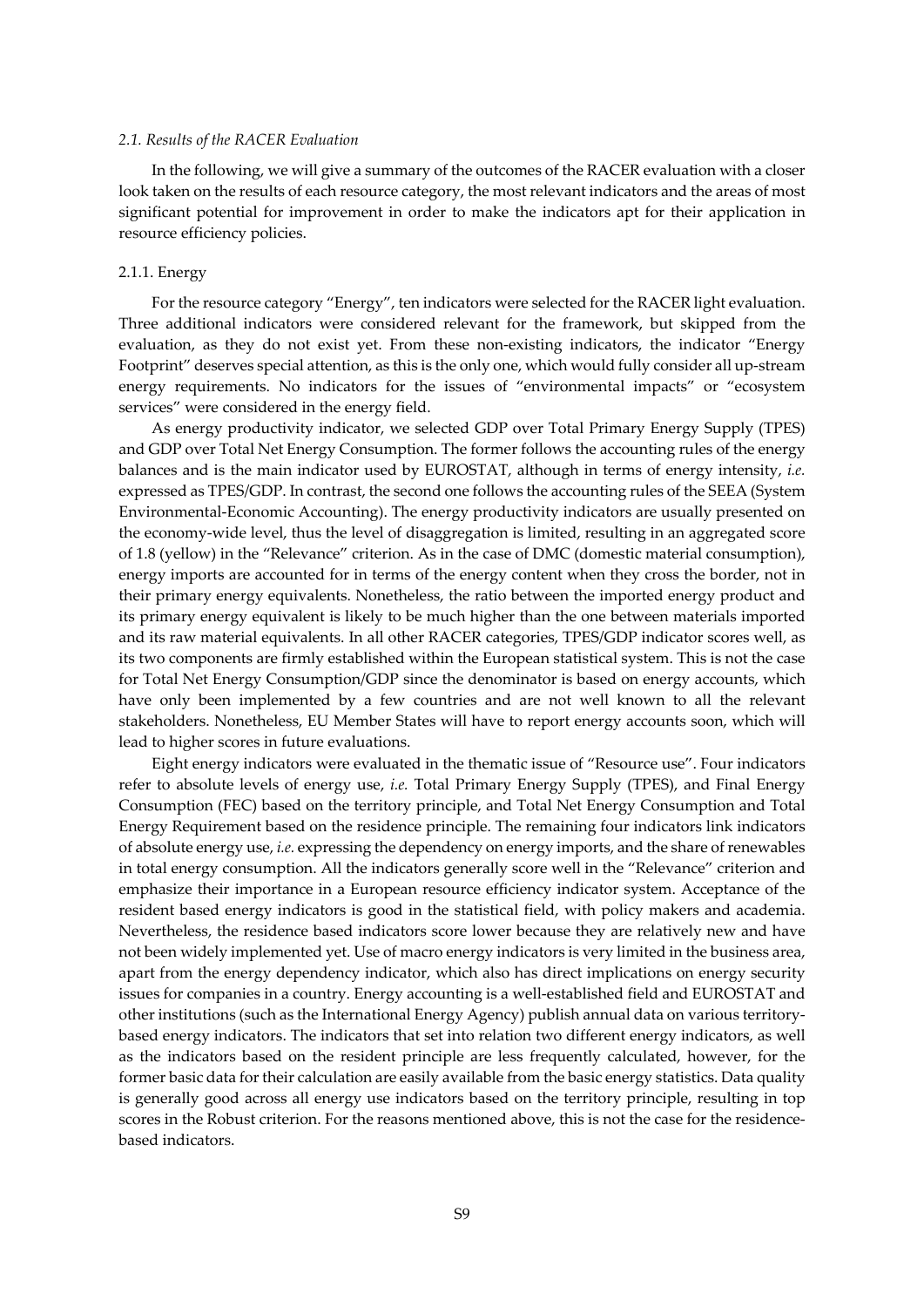#### 2.1.2. Materials

For the resource category "Materials" for each of the four thematic issues, *i.e.* resource efficiency, resource use, and environmental impacts, at least two indicators were selected for the RACER evaluation. For each issue at least one indicator reached a green evaluation in the relevance criterion (average score lower than 1.5). Only the indicator on fish catches was evaluated with a medium performance (yellow color).

Regarding the issue of "resource efficiency" the indicators which scored best in the relevance (R) criterion were the material productivity indicators "(GDP/RMC raw material consumption)" and "(GDP/TMC total material consumption)". Both take a global perspective and thus avoid misleading conclusions on the economy's material productivity that can occur with GDP/DMC domestic material consumption [5]. However, both indicators with a global perspective score worse than GDP/DMC in the other RACER categories, as the methodologies are not yet as well established and the data availability and quality is lower than with GDP/DMC. GDP/RMC scored slightly better than GDP/TMC in categories, which refer to data quality and availability, in particular as data on unused domestic extraction are still not widely available and of very diverse quality.

In the thematic issue of "resource use", several indicators had an aggregated green evaluation regarding their Relevance (R), *i.e.* the import dependency indicator as well as the indicators on raw material input/consumption and total material requirement/consumption. The indicators on direct material flows (i.e. DMI direct material inputs, DMC domestic material consumption, PTB physical trade balance) scored worse in the R criterion, as these indicators are so far mostly available on the national level only and are not robust against burden shifting, as only direct physical trade flows are covered. The main potentials for improvements regarding indicators on raw material and total material flows can be seen in the level of acceptance by different stakeholder groups, in particular regarding better embedding of these indicators in the statistical system and linking them to issues of relevance for companies. For both RMI (raw material inputs) and RMC as well as TMR (total material requirements) and TMC, various methodological approaches are currently being tested and harmonization still needs to be achieved. Availability of data is also still lower compared to DMC and the TMR and TMC indicators in particular suffer from an insufficient coverage of unused material extraction, which led to a lower score in the "Easy" criterion compared to RMI or RMC.

Regarding the issue "environmental impacts" of materials, the two evaluated indicators EMC (environmentally weighted material consumption) and Macro LCA (the latter developed by JRC) had a similar very good performance regarding their relevance. This is derived from the statement by the Resource Efficiency Roadmap that an aggregated indicator on environmental impacts from resource use shall be integrated on the top level of the EU indicator system once available. The indicator "material use/natural stock" was not evaluated, as it does not yet exist. EMC and Macro LCA perform quite similarly across the other RACER categories. Both are not well established yet and thus lack acceptance with various stakeholder groups. As the two indicators have been proposed by specific groups (EMC: CML/University of Leiden; Macro LCA: JRC/Ispra), the level of harmonization is high, but transparency of the calculations can still be improved. Both indicators score equal in the "Easy" criterion, with the difference that available time series of EMC are currently longer compared to the Macro LCA indicator – although work on time series of the latter is ongoing. Finally, the indicator "Fish catch outside safe biological limits" received an average score (yellow) regarding its relevance for the indicator framework due to its focus on only one category of biotic resources. However, the indicator received very good evaluations throughout the other four RACER categories, as it is well established in the statistical system and available through EUROSTAT.

#### 2.1.3. Water

The evaluation for the resource category "Water" included 10 indicators along the different issues. While three indicators had been selected for each of the issues resource use and environmental impacts, only one indicators was analyzed forresource efficiency issue. While all indicators regarding environmental impacts reached high scores (*i.e.* green with <1.5) within the relevant criteria, only one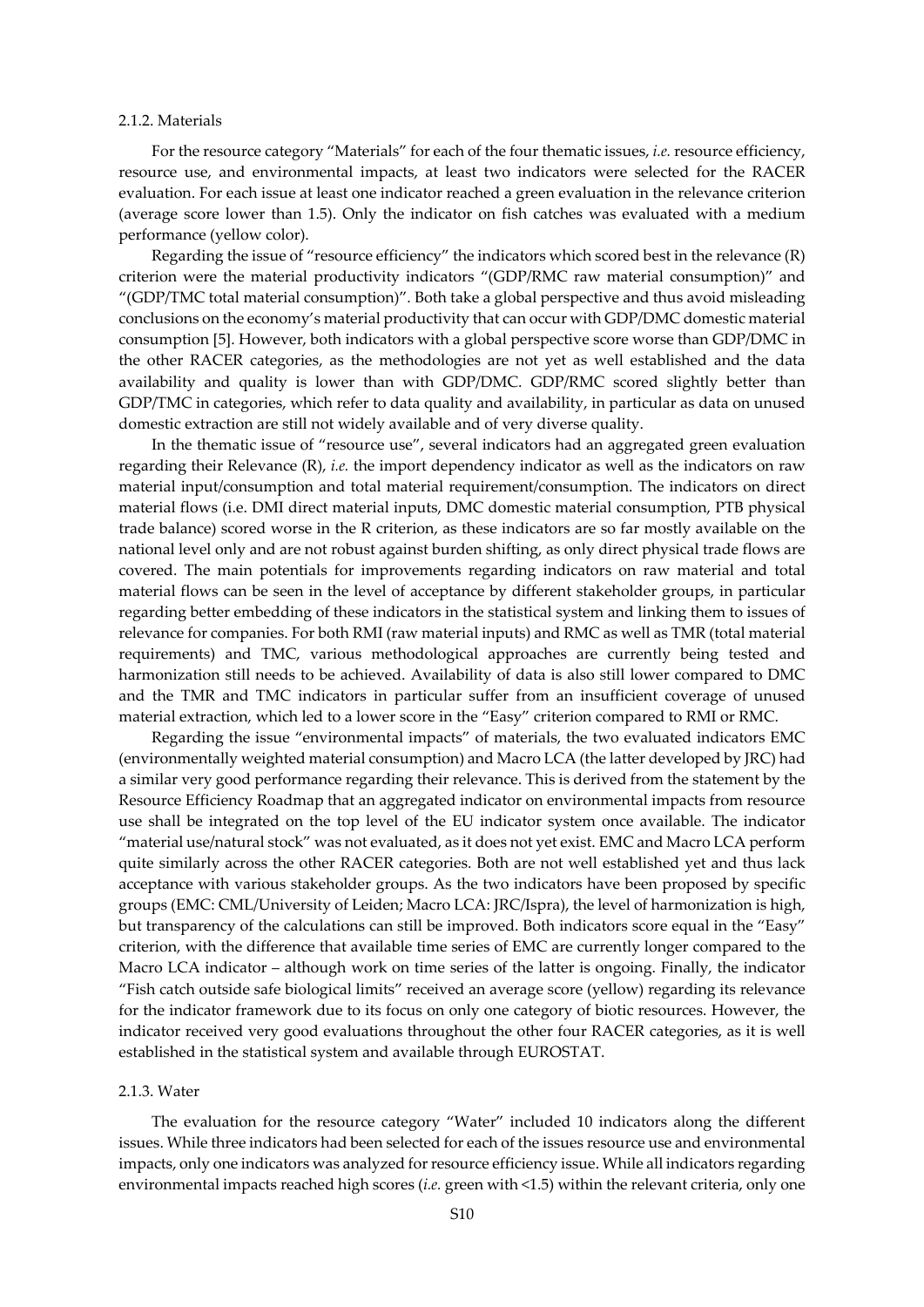other indicator was evaluated green in the resource use topical issue. The indicator analyzed for "resource efficiency" got close to it (1.6), while among the "environmental impacts" indicators the WEI+ also received a yellow evaluation  $(1.6 \text{ to } 1.8)$ .

Regarding "resource efficiency", for the analyzed indicator (Water productivity (GDP/water appropriation) in almost all the "ACER" categories potentials for improvements were identified. First, regarding the level of acceptance by different stakeholder groups, there is still work to be done to increase the acceptance of the indicator especially by policy makers and businesses, as well as by civil society. Therefore, the water topic has to become more prominent. Also when it comes to "credibility", ratings could be improved by focusing on methodological harmonization and documentation of the same. It has to be agreed upon which indicator to use to quantify "water appropriation" and which level of economic detail to focus on—which will also result in an increase in acceptance. Another consequence of such a focus would be that the indicator would be calculated on a regular basis improving also the availability of time series. In fact, the indicator is not very widely used yet and hence is not too elaborated.

Three indicators were analyzed for the issue "resource use", and—similarly as in the material category—also here the indicator taking the consumption (global perspective) scored best. Thereby, the term "water footprint" is not to be understood as the indicator first published by Chapagain and Hoekstra [6] but refers to the general method of accounting for the water requirements along the whole production chain. The water footprinting concept is already quite accepted among stakeholders; however improved and aligned methodologies would help increase acceptance and credibility. This also relates to its "easiness", as water consumption along the production chain is still difficult to quantify, resulting in a lack of calculated indicators and time series. In this regard, also the data quality still has potential for improvement—as still a large share of the used data is estimated due to confidentiality and other reasons.

Regarding the issue "environmental impacts", three indicators were evaluated, which can be grouped in two groups – the WEI (water exploitation index) and WEI+ (being the advanced form of the WEI taking into account water consumption instead of water use) tackle the topic of water scarcity while waste water treatment is an indicator tackling the topic of water pollution. The WEI (and WEI+) is relevant from the point of view that they compare amounts of water appropriated with the available water resources. While the relevance category "Levels of economic activity" still offers room for improvement (such as disaggregating into watersheds and sectors), the main drawback is its focus on the national level—so, no global (consumption) perspective is taken. Also, with regard to acceptance by business the indicator can "learn" from the water footprint—aspects such as water supply security for economic activities make the indicator relevant for businesses. While both, WEI and WEI+ still lack the availability of data of good coverage and quality, the WEI+ still needs to be further developed and published to increase credibility and easiness.

With regard to "urban waste water treatment", it can be concluded from the RACER evaluation that this indicator is already very advanced. Its lack of relevance (especially regarding the global aspect) is due to its focus on the specific and localized issue of urban water pollution.

Finally, all three indicators relating to "ecosystem services" received the same score. Also here, while analyzing the indicators it was observed that the issue "ecosystem services" does not fit too well in the relevance analysis which is more oriented at the quantitative material use based indicators. The selected indicators overall score very good in the different "RACER" categories. Only "available water resources" shows potential for improvements – especially regarding data availability and data quality.

### 2.1.4. *Land*

For the resource category "Land" 14 indicators were selected for the RACER evaluation. Among the five topic issues, "environmental impacts" are well represented with 10 indicators that were evaluated. For each other topical issue two indicators were analyzed.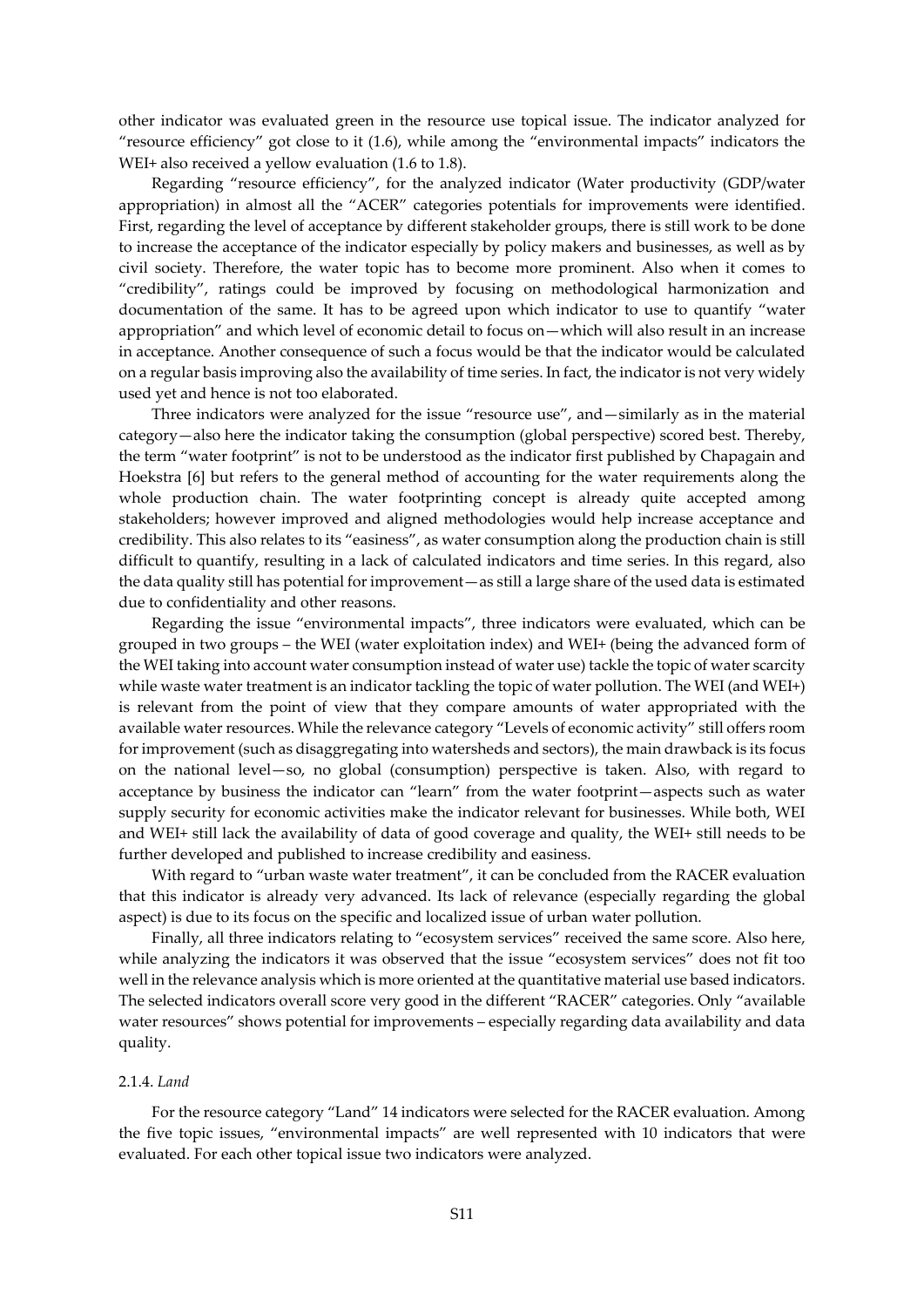Interestingly, the three indicators, which reached a green relevance evaluation, are all consumption‐based indicators, considering burden shifting through trade. Other indicators, highly relevant from an environmental perspective, were certified only medium relevance due to their regional focus and their limited level of sector and resource detail. In particular regarding the topic "ecosystem services and quality", the evaluated indicators gain low scores for the relevance criteria. Highly aggregated data and a missing global perspective, which make a link between biodiversity losses and production and consumption are the main reasons for this result.

The indicators evaluated to be the most relevant (*i.e.* land footprint, ecological footprint and eHANPP embodied Human Appropriation of Net‐Primary Production) in comparison show relatively low scores in the easiness and robustness criteria. This is also valid for the indicators related to ecosystem services and biodiversity.

The racer evaluation shows that some of the most urgently needed indicators require high amounts of data from various sources, demand advanced technical skills, and still need further development and harmonization. Some of these shortcomings, however, are potentially insurmountable, and policy makers might be required to deal with uncertainties if some of the most critical issues should be addressed by indicators. This is particularly the case for consumption‐based indicators (e.g. land footprint) and for indicators based on complex biophysical modelling approaches (e.g. carbon content in soils).

#### 2.1.5. Carbon

The indicators for the category of "Carbon" contain territorial indicators (*i.e.* CO<sub>2</sub> and GHG emissions and their respective intensities), life cycle based indicators (*i.e.* Carbon footprint) and indicators that are the final result of complex interactions in System Earth (*i.e.* atmospheric GHG concentrations and change in temperature). The territorial indicators by definition cover all emissions of the whole economy within that territory. This means that these indicators cover rebound effects but since they do not take a life cycle approach, they are only partly robust against burden shifting *i.e.* the burden shifting within the territory. The robustness against burden shifting is the main property of the Carbon Footprint indicator. Although temperature change and GHG concentrations can be measured on a local scale they cannot be disaggregated to sectors because they are the result of complex interactions in the global system. At the same time these indicators take rebound effects and territorial burden shifting into account by definition because of their global nature.

Before this background, both indicators evaluated for the issues "resource efficiency" and one indicator for "resource use" scored high with regard to their relevance; also the indicators chosen for "environmental impacts" ("Concentration of atmospheric GHG emissions") and for "ecosystem services" ("Change in temperature") scored just at the threshold for high relevance (1.5 on average).

The two efficiency indicators ( $"CO<sub>2</sub>$  emission intensity" and  $"GHG$  emission intensity") show a high level of acceptance, but some potential for improvements with regard to their credibility—the transparency and harmonization of the calculation methodology. Both show a strong need for improvement in the RACER categories "easy" and "robust"—hence, a lot of work has to be invested in the improvement of data availability and quality, as well as the availability of the calculated indicators and their accordance with statistical standards.

The issue "resource use" shows one indicator especially relevant for the framework - the Carbon Footprint. It seems that improvements are especially needed concerning its acceptance among statisticians and academia as well as regarding the methodological harmonization and transparency. Also, its robustness ("R") still needs to be improved, especially when thinking about data quality and accordance with statistical standards—which is strongly related to its acceptance.

As explained above, the indicators chosen for "environmental impacts" ("Concentration of atmospheric GHG emissions" and "Change in temperature") scored just at the threshold for high relevance. They show most potential for improvement with regard to their acceptance by stakeholders such as business and civil society.